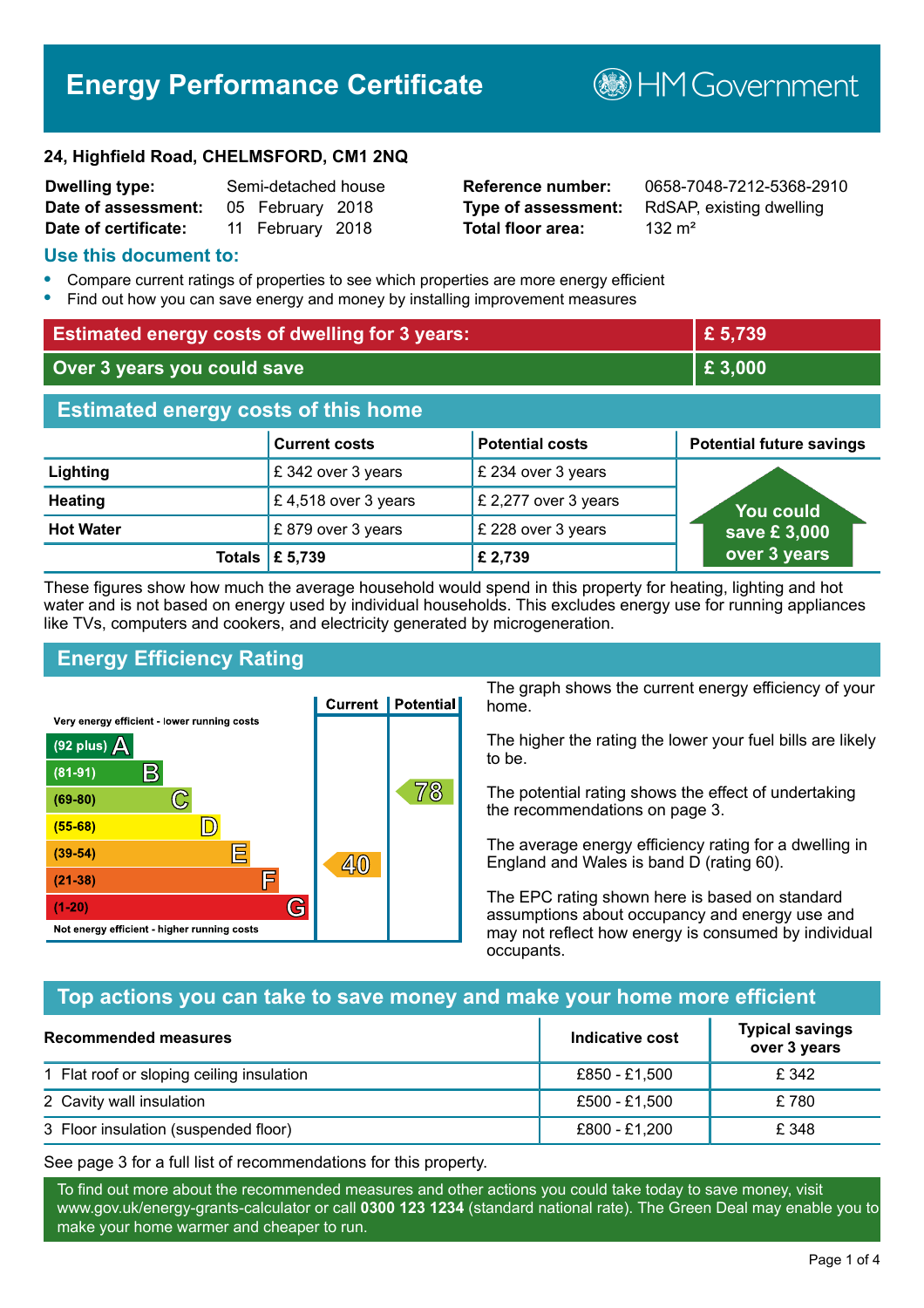# 24, Highfield Road, CHELMSFORD, CM1 2NQ

#### 11 February 2018 RRN: 0658-7048-7212-5368-2910

**Energy Performance Certificate**

| <b>Element</b>        | <b>Description</b>                             | <b>Energy Efficiency</b> |
|-----------------------|------------------------------------------------|--------------------------|
| Walls                 | Cavity wall, as built, no insulation (assumed) | ★★☆☆☆                    |
| Roof                  | Pitched, 100 mm loft insulation                | ★★★☆☆                    |
|                       | Flat, no insulation (assumed)                  | ★☆☆☆☆                    |
| Floor                 | Suspended, no insulation (assumed)             |                          |
|                       | To unheated space, no insulation (assumed)     |                          |
|                       | Solid, no insulation (assumed)                 |                          |
| Windows               | Mostly double glazing                          | ★★☆☆☆                    |
| Main heating          | Boiler and radiators, mains gas                | ★★★★☆                    |
| Main heating controls | Programmer and room thermostat                 | ★★★☆☆                    |
| Secondary heating     | Room heaters, mains gas                        |                          |
| Hot water             | From main system, no cylinder thermostat       | ★★☆☆☆                    |
| Lighting              | Low energy lighting in 54% of fixed outlets    | ★★★★☆                    |

#### **Summary of this home's energy performance related features**

Current primary energy use per square metre of floor area: 409 kWh/m² per year

The assessment does not take into consideration the physical condition of any element. 'Assumed' means that the insulation could not be inspected and an assumption has been made in the methodology based on age and type of construction.

See addendum on the last page relating to items in the table above.

# **Low and zero carbon energy sources**

Low and zero carbon energy sources are sources of energy that release either very little or no carbon dioxide into the atmosphere when they are used. Installing these sources may help reduce energy bills as well as cutting carbon. There are none provided for this home.

# **Your home's heat demand**

For most homes, the vast majority of energy costs derive from heating the home. Where applicable, this table shows the energy that could be saved in this property by insulating the loft and walls, based on typical energy use (shown within brackets as it is a reduction in energy use).

| <b>Heat demand</b>           | <b>Existing dwelling</b> | Impact of loft<br>insulation | Impact of cavity<br>wall insulation | Impact of solid<br>wall insulation |
|------------------------------|--------------------------|------------------------------|-------------------------------------|------------------------------------|
| Space heating (kWh per year) | 20,236                   | (473)                        | (3.643)                             | N/A                                |
| Water heating (kWh per year) | 4.153                    |                              |                                     |                                    |

You could receive Renewable Heat Incentive (RHI) payments and help reduce carbon emissions by replacing your existing heating system with one that generates renewable heat, subject to meeting minimum energy efficiency requirements. The estimated energy required for space and water heating will form the basis of the payments. For more information, search for the domestic RHI on the www.gov.uk website.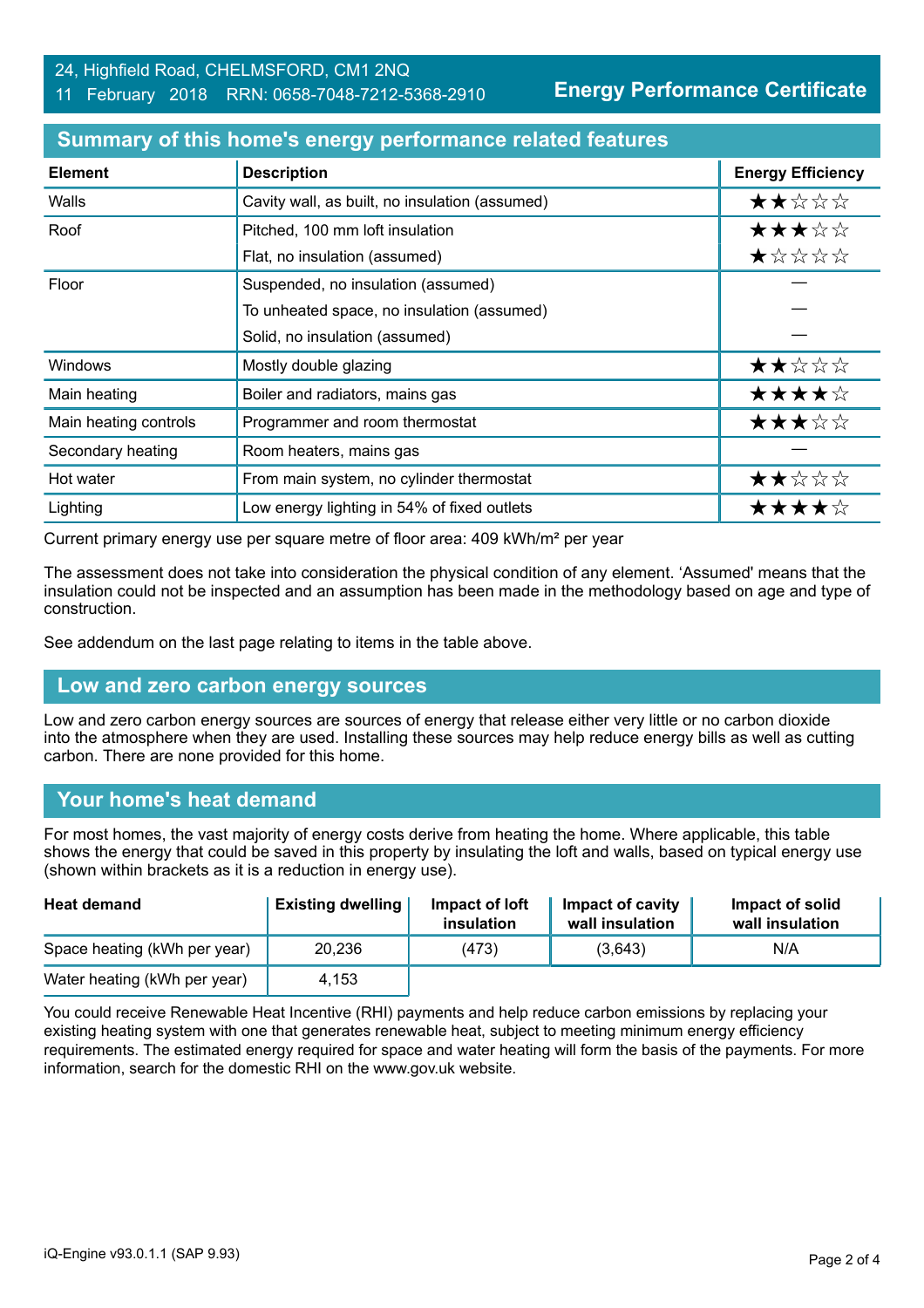#### 24, Highfield Road, CHELMSFORD, CM1 2NQ 11 February 2018 RRN: 0658-7048-7212-5368-2910

#### **Recommendations**

The measures below will improve the energy performance of your dwelling. The performance ratings after improvements listed below are cumulative; that is, they assume the improvements have been installed in the order that they appear in the table. Further information about the recommended measures and other simple actions you could take today to save money is available at www.gov.uk/energy-grants-calculator. Before installing measures, you should make sure you have secured the appropriate permissions, where necessary. Such permissions might include permission from your landlord (if you are a tenant) or approval under Building Regulations for certain types of work.

| <b>Recommended measures</b>                       | <b>Indicative cost</b> | <b>Typical savings</b><br>per year | <b>Rating after</b><br>improvement |
|---------------------------------------------------|------------------------|------------------------------------|------------------------------------|
| Flat roof or sloping ceiling insulation           | £850 - £1,500          | £ 114                              | <b>E44</b>                         |
| Cavity wall insulation                            | £500 - £1,500          | £ 260                              | E <sub>51</sub>                    |
| Floor insulation (suspended floor)                | £800 - £1,200          | £ 116                              | <b>D55</b>                         |
| Add additional 80 mm jacket to hot water cylinder | £15 - £30              | £ 34                               | <b>D56</b>                         |
| Low energy lighting for all fixed outlets         | £30                    | £ 29                               | <b>D57</b>                         |
| Hot water cylinder thermostat                     | £200 - £400            | £ 101                              | <b>D60</b>                         |
| Heating controls (thermostatic radiator valves)   | £350 - £450            | £ 60                               | <b>D62</b>                         |
| Replace boiler with new condensing boiler         | £2,200 - £3,000        | £ 244                              | C69                                |
| Solar water heating                               | £4,000 - £6,000        | £42                                | C71                                |
| Solar photovoltaic panels, 2.5 kWp                | £5,000 - £8,000        | £ 297                              | C78                                |

#### **Alternative measures**

There are alternative measures below which you could also consider for your home.

- **•** External insulation with cavity wall insulation
- **•** Biomass boiler (Exempted Appliance if in Smoke Control Area)
- **•** Micro CHP

# **Opportunity to benefit from a Green Deal on this property**

Green Deal Finance allows you to pay for some of the cost of your improvements in instalments under a Green Deal Plan (note that this is a credit agreement, but with instalments being added to the electricity bill for the property). The availability of a Green Deal Plan will depend upon your financial circumstances. There is a limit to how much Green Deal Finance can be used, which is determined by how much energy the improvements are estimated to **save** for a 'typical household'.

You may be able to obtain support towards repairs or replacements of heating systems and/or basic insulation measures, if you are in receipt of qualifying benefits or tax credits. To learn more about this scheme and the rules about eligibility, call the Energy Saving Advice Service on **0300 123 1234** for England and Wales.